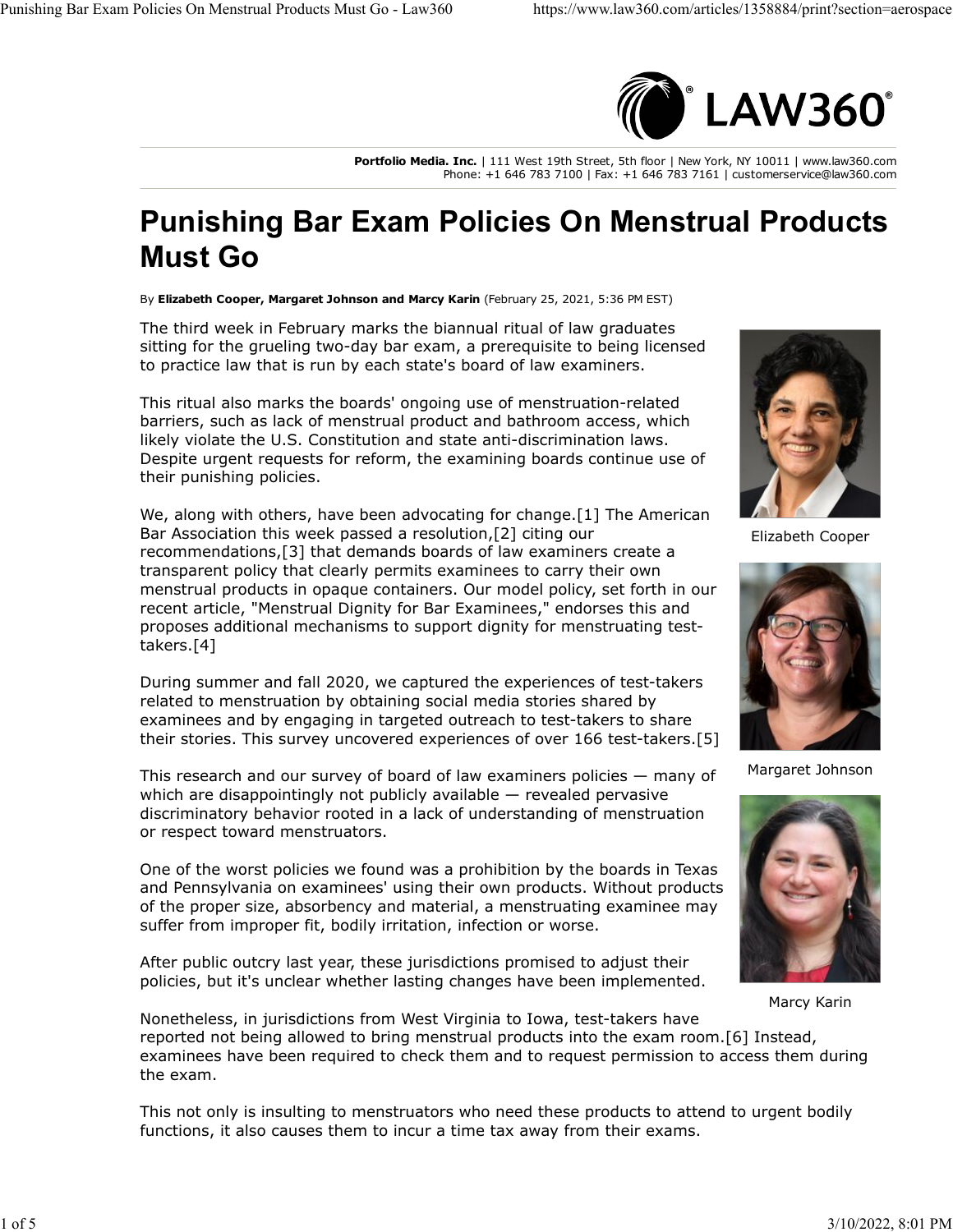Further, in some jurisdictions — including California[7] and Virginia[8] — test-takers are permitted to bring their own products, but they must carry them in a clear plastic bag, which for some may be embarrassing.

Examinees have been questioned and harassed about their products in front of their peers. One North Carolina proctor demanded of a test-taker carrying menstrual pads, "Do you really need those?"[9] treating menstruation either as a punchline or a voluntary bodily function.

Based on our survey, problems also have been reported in Ohio, where a menstruator was instructed to remove her tampons from the wrapper when going into the exam room  $-$  an unsanitary result at best.[10] These practices are especially harmful to transgender men and nonbinary examinees who may be involuntarily outed by this prejudicial scrutiny.

Restricted bathroom access and other barriers persist, even after COVID-19 forced many bar exams online.

Numerous boards of law examiners have required examinees to stay within camera view or risk disqualification. For example, examinees in Massachusetts "must remain seated with their face visible to the camera for the entire duration of each 90-minute test session," according to the state's bar exam guidance.[11]

Similar restrictions have been adopted in California,[12] Connecticut,[13] New Jersey,[14] New York[15] and Ohio,[16] among others. Pennsylvania has allowed one five-minute bathroom break during an exam session without further action by the examinee.[17]

A few states have instructed test-takers to stay seated at their camera unless there was "an urgent need," as in Florida, [18] or an "emergency," as in the case of New Hampshire, [19] though neither term was defined.

Consequently, some examinees placed towels on their seats in case they bleed through their clothing, wore diapers, or pled forgiveness for leaving to use the bathroom.[20] Others actually started or adjusted birth control prescriptions to avoid menstruating during the exam.[21]

This is discrimination on the basis of sex  $-$  as menstruation is a basic biological function linked to reproductive organs — which is prohibited by the equal protection clause of the U.S. Constitution and countless state anti-discrimination statutes.

In the [U.S. Supreme Court](https://www.law360.com/agencies/u-s-supreme-court) case of U.S. v. Virginia,[22] Justice Ruth Bader Ginsburg declared: "'Inherent differences' between men and women … remain cause for celebration, but not for denigration of the members of either sex or for artificial constraints on an individual's opportunity."

That was in 1996. It is now 2021.

And while gender is now understood to go beyond the binary, the core of Justice Ginsburg's statement rings true: No test-taker should be denigrated because they menstruate. The ABA recognizes this; the boards of law examiners should, too.

It is true that some jurisdictions have promising policy provisions.

For instance, the Virginia Board of Law Examiners website explicitly identifies menstrual products among the items that test-takers can bring to the exam.[23] The Georgia board allows examinees taking the online bar exam to leave the screen to use the restroom.[24] And in Utah, examinees are permitted to use the restroom without restricting the length of time or frequency of visits.

Together, these components have the potential to make a decent policy that acknowledges and respects menstruating test-takers. Strikingly, our research failed to turn up one state that had all of the components of a just and fair policy.

The inadequate state board policies are a constraint on menstruating examinees' opportunity to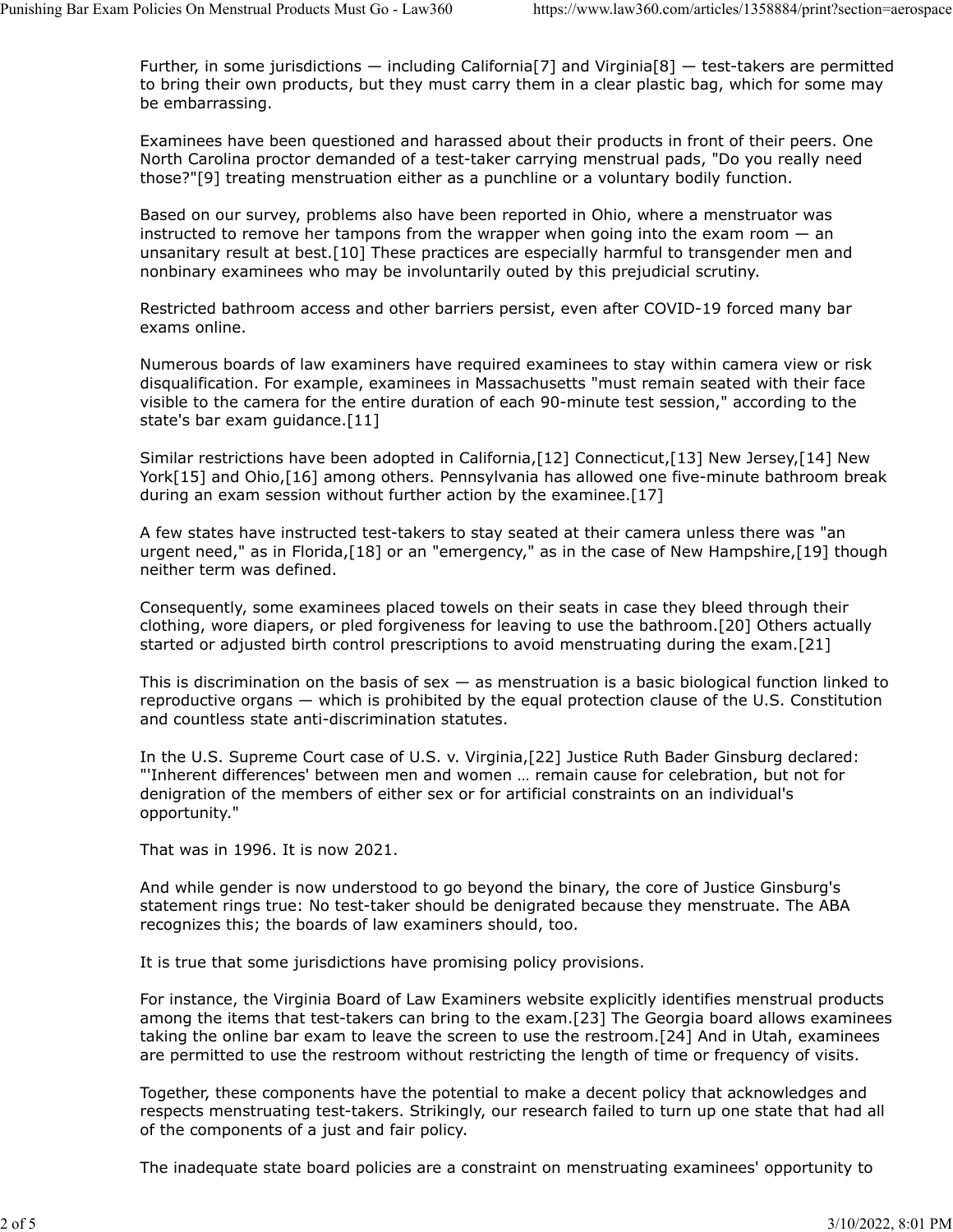take the bar exam on the same terms as nonmenstruators. They also are reminders that cisgender men — who do not menstruate — still disproportionately hold positions of leadership as judges, partners in law firms, tenured professors and U.S. attorneys.

State boards of law examiners  $-$  the gatekeepers of the legal profession  $-$  contribute to this uneven playing field.

This is a serious and disturbing problem with a simple solution: Boards can adopt our model policy mentioned above.[25]

The policy, which both eradicates differential treatment and maintains exam security, builds on five key principles: (1) privacy and respect; (2) fairness and nondiscrimination; (3) health and security; (4) access to accommodations; and (5) transparency.

The policy, for example, allows examinees to bring in their own menstrual products while permitting their inspection; grants bathroom access as needed, except to minimize noise and traffic; creates a structure to request administrative accommodations; and compels boards of law examiners to be transparent about their policies, reducing the unnecessary anxiety current testtakers experience when they  $-$  too often  $-$  cannot find them.

The model policy promotes the dignity of menstruating examinees, complies with the law, and maintains exam security.

If boards of law examiners are not willing to adopt these policies on their own, state courts should step in. But it does not have to come to that. These boards control access to the legal profession — a profession that prides itself on equity, justice and fundamental fairness. It is time they practice the principles they preach. It is, after all, 2021.

*[Elizabeth Cooper](https://www.fordham.edu/info/23126/elizabeth_cooper) is a professor and faculty director of the Feerick Center for Social Justice at Fordham Law School.*

*[Margaret Johnson](http://law.ubalt.edu/faculty/profiles/johnson.cfm) is a professor and associate dean for experiential education at the University of Baltimore School of Law. She is also director of the school's Bronfein Family Law Clinic and codirector of the Center on Applied Feminism.*

*[Marcy Karin](https://www.law.udc.edu/page/MKarin) is a professor and director of the Legislation Clinic at the University of the District of Columbia David A. Clarke School of Law.*

*The opinions expressed are those of the author(s) and do not necessarily reflect the views of the organizations, or Portfolio Media Inc., or any of its or their respective affiliates. This article is for general information purposes and is not intended to be and should not be taken as legal advice.*

[1] Elizabeth B. Cooper, Margaret E. Johnson, Marcy L. Karin, Menstrual Products and the Bar: Advocacy Seeks to Create Equal Bar Exam Testing Conditions for Menstruators, Best Practices for Legal Education, [https://bestpracticeslegaled.com/2020/08/05/menstrual-products-and-the-bar](https://bestpracticeslegaled.com/2020/08/05/menstrual-products-and-the-bar-advocacy-seeks-to-create-equal-bar-exam-testing-conditions-for-menstruators/)[advocacy-seeks-to-create-equal-bar-exam-testing-conditions-for-menstruators/](https://bestpracticeslegaled.com/2020/08/05/menstrual-products-and-the-bar-advocacy-seeks-to-create-equal-bar-exam-testing-conditions-for-menstruators/) (August 5, 2020).

[2] American Bar Association, House of Delegates Resolution 105, [https://www.americanbar.org](https://www.americanbar.org/news/reporter_resources/midyear-meeting-2021/house-of-delegates-resolutions/105/) [/news/reporter\\_resources/midyear-meeting-2021/house-of-delegates-resolutions/105/](https://www.americanbar.org/news/reporter_resources/midyear-meeting-2021/house-of-delegates-resolutions/105/) (Midyear meeting 2021).

[3] American Bar Association: Law Student Division, [Colorado Bar Association Virgin Islands Bar](https://www.law360.com/companies/colorado-bar-association) [Association,](https://www.law360.com/companies/colorado-bar-association) ABA Section of Civil Rights and Social Justice, Report to the House of Delegates, [https://www.americanbar.org/content/dam/aba/directories/policy/midyear-2021/105-midyear-](https://www.americanbar.org/content/dam/aba/directories/policy/midyear-2021/105-midyear-2021.pdf)[2021.pdf,](https://www.americanbar.org/content/dam/aba/directories/policy/midyear-2021/105-midyear-2021.pdf) at Part III; notes 1, 7, 12, 18, 19, 20, 23, 25, 26 and 27.

[4] Elizabeth B. Cooper, Margaret E. Johnson & Marcy L. Karin, Menstrual Dignity for Bar Examinees, [https://papers.ssrn.com/sol3/papers.cfm?abstract\\_id=3790439](https://papers.ssrn.com/sol3/papers.cfm?abstract_id=3790439) (Feb. 22, 2021).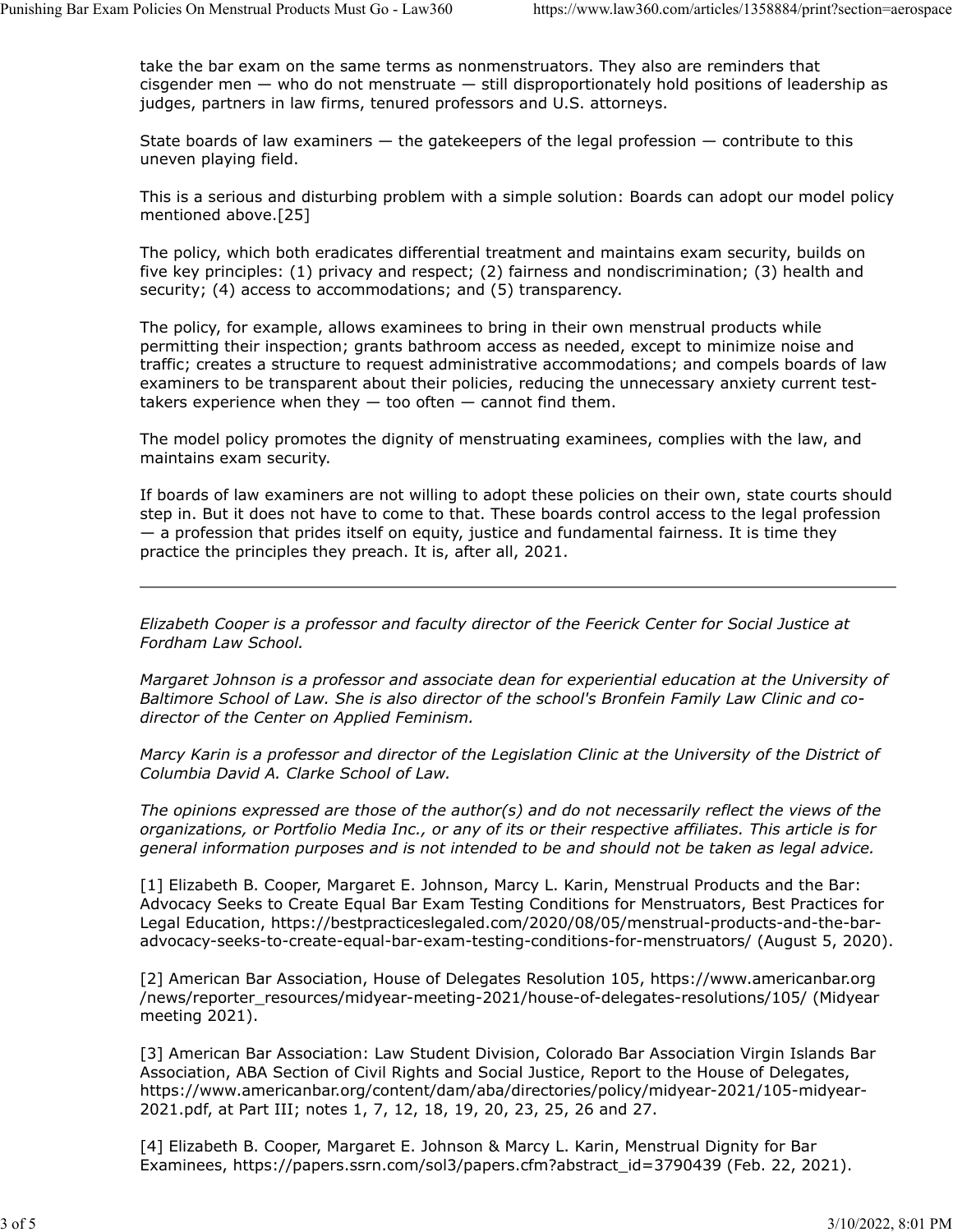[5] See Cooper, Johnson & Karin, supra note 4, at 13-15

[6] Menstruation and the Bar Survey, cited in id. (on file with authors).

[7] The [State Bar of California,](https://www.law360.com/companies/state-bar-of-california) Exam Rules, [https://www.calbar.ca.gov/Admissions/Examinations](https://www.calbar.ca.gov/Admissions/Examinations/Exam-Rules) [/Exam-Rules](https://www.calbar.ca.gov/Admissions/Examinations/Exam-Rules) (last visited Feb. 24, 2021).

[8] The State Bar of Virginia, Allowed Bar Exam Items, [https://barexam.virginia.gov](https://barexam.virginia.gov/bar/barallowed.html) [/bar/barallowed.html](https://barexam.virginia.gov/bar/barallowed.html) (last visited Feb. 24, 2021).

[9] BPrybol (@BPrybol), TWITTER (July 30, 2020, 8:43 PM), [https://twitter.com/BPrybol/status](https://twitter.com/BPrybol/status/1288998671183486977) [/1288998671183486977;](https://twitter.com/BPrybol/status/1288998671183486977) Elizabeth B. Cooper, Margaret E. Johnson & Marcy L. Karin, Menstrual Dignity for Bar Examinees, [https://papers.ssrn.com/sol3/papers.cfm?abstract\\_id=3790439](https://papers.ssrn.com/sol3/papers.cfm?abstract_id=3790439) at 20 (Feb. 22, 2021).

[10] See Cooper, Johnson & Karin, supra note 4, at 27.

[11] FAQs Related to Examination for Admission to the Massachusetts Bar, What testing conditions are required?, [https://www.mass.gov/guides/faqs-related-to-examination-for-admission-to-the](https://www.mass.gov/guides/faqs-related-to-examination-for-admission-to-the-massachusetts-bar#-exam-administration-questions-)[massachusetts-bar#-exam-administration-questions-](https://www.mass.gov/guides/faqs-related-to-examination-for-admission-to-the-massachusetts-bar#-exam-administration-questions-) (last visited Feb. 24, 2021).

[12] The State Bar of California, February 2021 Bar Exam FAQS www.calbar.ca.gov/Portals /0/documents/admissions/Examinations/February-2021-Bar-Exam-FAQs.pdf (last visited Feb. 24, 2021).

[13] FAQs Related to the February 2021 Remote Bar Exam in Connecticut, [https://www.jud.ct.gov](https://www.jud.ct.gov/cbec/RemoteExam.pdf) [/cbec/RemoteExam.pdf](https://www.jud.ct.gov/cbec/RemoteExam.pdf) (last visited Feb. 24, 2021).

[14] New Jersey Board of Bar Examiners,<https://www.njbarexams.org/faq.action#640>(last visited Feb. 24, 2021).

[15] Frequently Asked Questions (FAQS) for the February 2021 [New York Bar Examination,](https://www.law360.com/companies/new-york-state-bar-association) [https://www.nybarexam.org/Content](https://www.nybarexam.org/Content/Updated%20Final_FAQs%20NY%20Remote%20Exam%20UBE_01.12.2021.pdf)

[/Updated%20Final\\_FAQs%20NY%20Remote%20Exam%20UBE\\_01.12.2021.pdf](https://www.nybarexam.org/Content/Updated%20Final_FAQs%20NY%20Remote%20Exam%20UBE_01.12.2021.pdf) (last visited Feb. 24, 2021).

[16] The [Supreme Court of Ohio,](https://www.law360.com/agencies/ohio-supreme-court) [https://www.supremecourt.ohio.gov/AttySvcs/admissions](https://www.supremecourt.ohio.gov/AttySvcs/admissions/RemoteTestingFAQFeb2021.pdf) [/RemoteTestingFAQFeb2021.pdf](https://www.supremecourt.ohio.gov/AttySvcs/admissions/RemoteTestingFAQFeb2021.pdf) (last visited Feb. 24, 2021).

[17] Testing Conditions for Remote Bar Exam - February 22-24, 2021, [https://www.pabarexam.org/pdf/203\\_205/221%20Exam%20Testing%20Conditions.pdf](https://www.pabarexam.org/pdf/203_205/221%20Exam%20Testing%20Conditions.pdf) (last visited Feb. 24, 2021).

[18] Florida Board of Bar Examiners, Frequently Asked Questions, February 2021 Examination, <https://www.floridabarexam.org/web/website.nsf/faq.xsp#2666>(last visited Feb. 24, 2021).

[19] New Hampshire Office of Bar Admissions, FAQ- February 23 and 24, 2021 Remote UBE Exam, <https://www.courts.state.nh.us/nhbar/NH-FAQ-1-5-2021.pdf>(last visited Feb. 24, 2021).

[20] See Cooper, Johnson & Karin, supra note 4, at 31-33; Menstrual Products and the Bar (@MPandtheBar), BPrybol TWITTER (Feb. 24, 2021 4:50 PM), [https://twitter.com/MPandtheBar](https://twitter.com/MPandtheBar/status/1364694190354034692) [/status/1364694190354034692.](https://twitter.com/MPandtheBar/status/1364694190354034692)

[21] See Cooper, Johnson & Karin, supra note 4, at 28.

[22] United States v. Virginia et al. . 518 U.S. 515, 533 (1996).

[23] Virginia Board of Bar Examiners, <https://barexam.virginia.gov/index.html>(last visited Feb. 24, 2021).